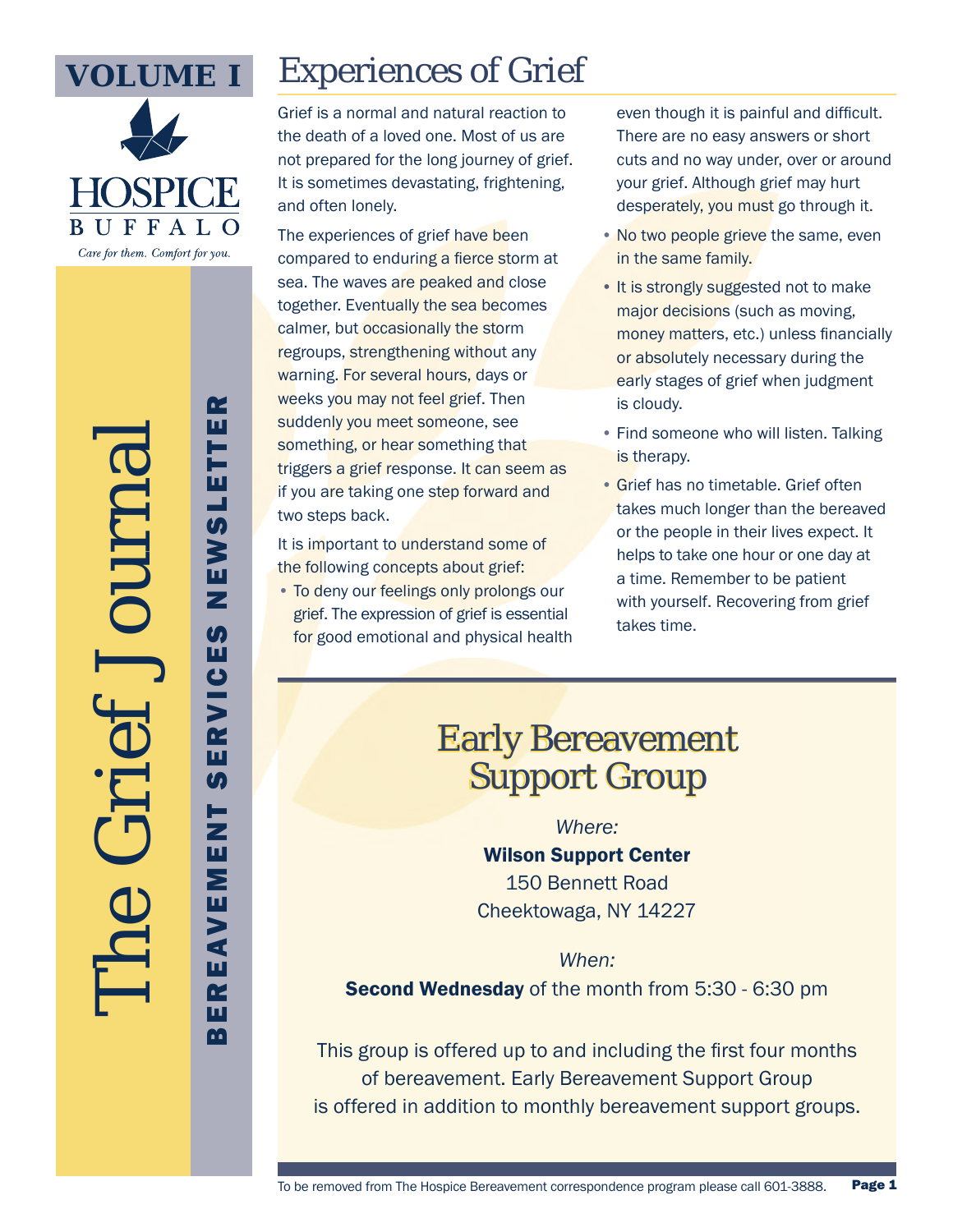### Take Care of Yourself

You most likely have been physically and emotionally drained or exhausted from grief. At this time, it is important that you take care of yourself. We often take care of everyone around us with little attention to ourselves and our own needs. This can lead to illness or emotional breakdown. By following these five guidelines, physical and emotional health will be nurtured. It is always hard to find time for ourselves but, at this time we need to make it a priority.

Eat Well: At this time of emotional and physical depletion, your body needs good nourishment more than ever. If you can only pick at food, a vitamin supplement might be helpful, but it will not fully make up for a poor diet.

**Exercise Regularly: Return to your** old program of exercise or start one as soon as possible. Exercise releases tension and anxiety. Depression can be lightened a little by the biochemical changes brought by exercise; and you will sleep better. An hour long walk every day is ideal for many people.

#### Avoid Drugs and Sedatives:

Although drugs may provide some immediate relief, most depress our bodily system and create a stronger depressive grief reaction. They must not be taken for the purpose of avoiding emotional pain. When we turn to these substances, we are only momentarily suppressing the grief. The grief then resurfaces later.

Rest and Sleep: Some degree of sleep disturbance is natural. However, a lack of sufficient sleep may lead to mental and physical exhaustion. Speak with your primary physician if you have severe insomnia.

**Physical Health: A certain amount** of physical disturbance is a normal component of grief since it assaults the body as well as the mind. Bereavement is a time of high health risk. Be sure to schedule a medical evaluation and follow-up on physical symptoms if they develop.



#### Suggestions to Aid Sleep

Many people suffer periods of insomnia after a death. The stress of bereavement often makes our thoughts race; making it difficult to fall asleep or get back to sleep. Here are some suggestions to help you.

- Don't try to force sleep. If you cannot fall asleep after thirty minutes, get up and do something peaceful, like knitting or reading. Then try to go back to bed. Repeat this if necessary.
- Learn some kind of relaxation technique such as meditation.
- Exercise daily, but not close to bedtime.
- Be aware that sleeping pills, alcohol and cigarettes may even cause insomnia. Alcohol or sleeping pills may aid us to go to sleep but, as soon as they are out of our systems, we wake up. We build up a tolerance and then require a higher dosage to promote sleep. Barbiturates can cause death when taken with alcohol.
- Try not to spend daytime hours in your bedroom. Reserve that room for sleeping at night. Do not nap during the day. Avoid heavy meals before retiring.
- Try curling up in bed with a pillow or large, soft stuffed animal. It may aid you as it did when you were little.
- Widowed people have suggested sleeping in a different room, sleeping on your spouse's side of the bed so your side is empty instead, and putting a pillow behind your back as you lie on your side.
- Drink some caffeine free chamomile tea before bed time to ease and relax you. There are brands in your local supermarket referred to as "Sleepytime" that many people feel help to relax them.
- Melatonin aids initially falling asleep. It is found in the vitamin section of most stores.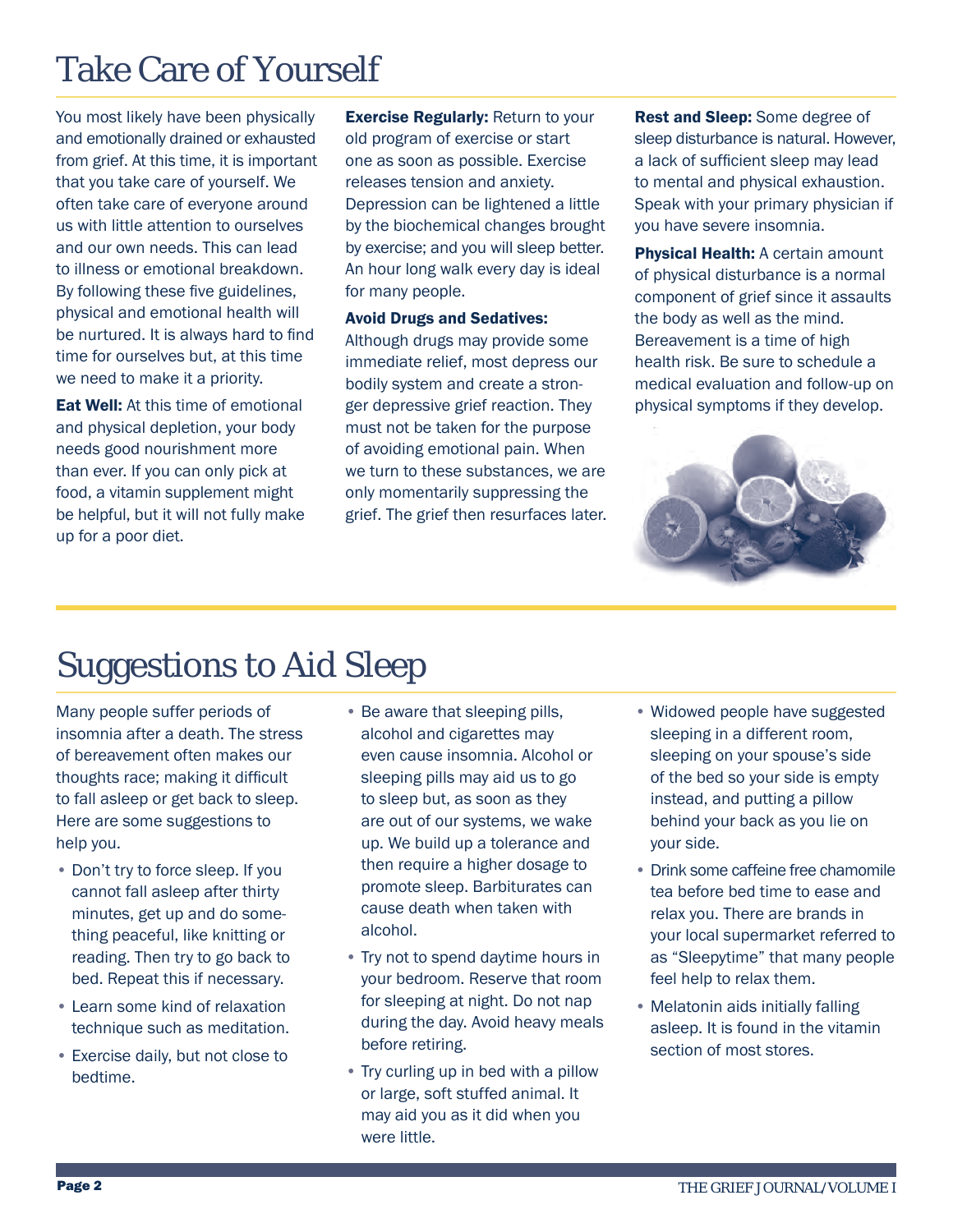## Coping as a Family

Communication is the key to coping and growing through grief as a family. It is important to be together to talk, cry, vent or even sit in silence. At the same time there should be respect for each member's way of handling his or her grief. Some family members will grieve privately, others openly, and others with a combination of these two styles. In many ways each family member must grieve alone. Here are some suggestions to help with family grief.

- Maintain a balance of attention between deceased family members and surviving family members.
- Try to be sensitive to each other's feelings. Feelings are often difficult to verbalize. Listen to what is meant as well as to what is said.
- It may be helpful to set aside time to be "alone together" as a family or to even hold a family meeting. Encourage but don't pressure family members to talk and express grief in their own way. Be a good listener.
- Plan family projects or trips.
- Be careful not to give each other the silent treatment. Make sure the person who has died continues to be mentioned in family conversations.
- Everyone has a unique way of grieving, which can at times be confusing among family members. Accept each person's method of coping.
- Discuss the loved one's former role in the family which now necessitates changes in family duties and new roles for the survivors in the family. Be careful not to expect a family member to replace or to be the same as the member who died. This is especially true for children.
- If depression, withdrawal, grief or family problems are getting out of control, seek professional help.
- Recognize that benchmarks such as wedding anniversaries, birthdays and holidays may be difficult for the family. Try to discuss, as a family how you would like to observe these occasions. Often the anticipation of the day is worse than when the day occurs if you have a plan. Should there be a variation on traditional celebrations? Do any family members have particular concerns, suggestions?
- Consult family members on the disbursement of the deceased loved one's possessions, including
- their room. Take your time and tread carefully where these precious mementos are concerned. If possible, postpone making major decisions for the first year unless financial or medical need arises.
- Studies show that a bereaved person's self-esteem can be extremely low. Survivors should work on their self-image as they re-establish themselves in society after a loss. It is important to help each family member think and feel good about him or herself.
- It is difficult to help your family if you are falling apart. Working on your own grief will eventually enable you to help your family to cope with their grief.
- Remember you can reach a Hospice Grief Counselor by calling (716) 601-3888.